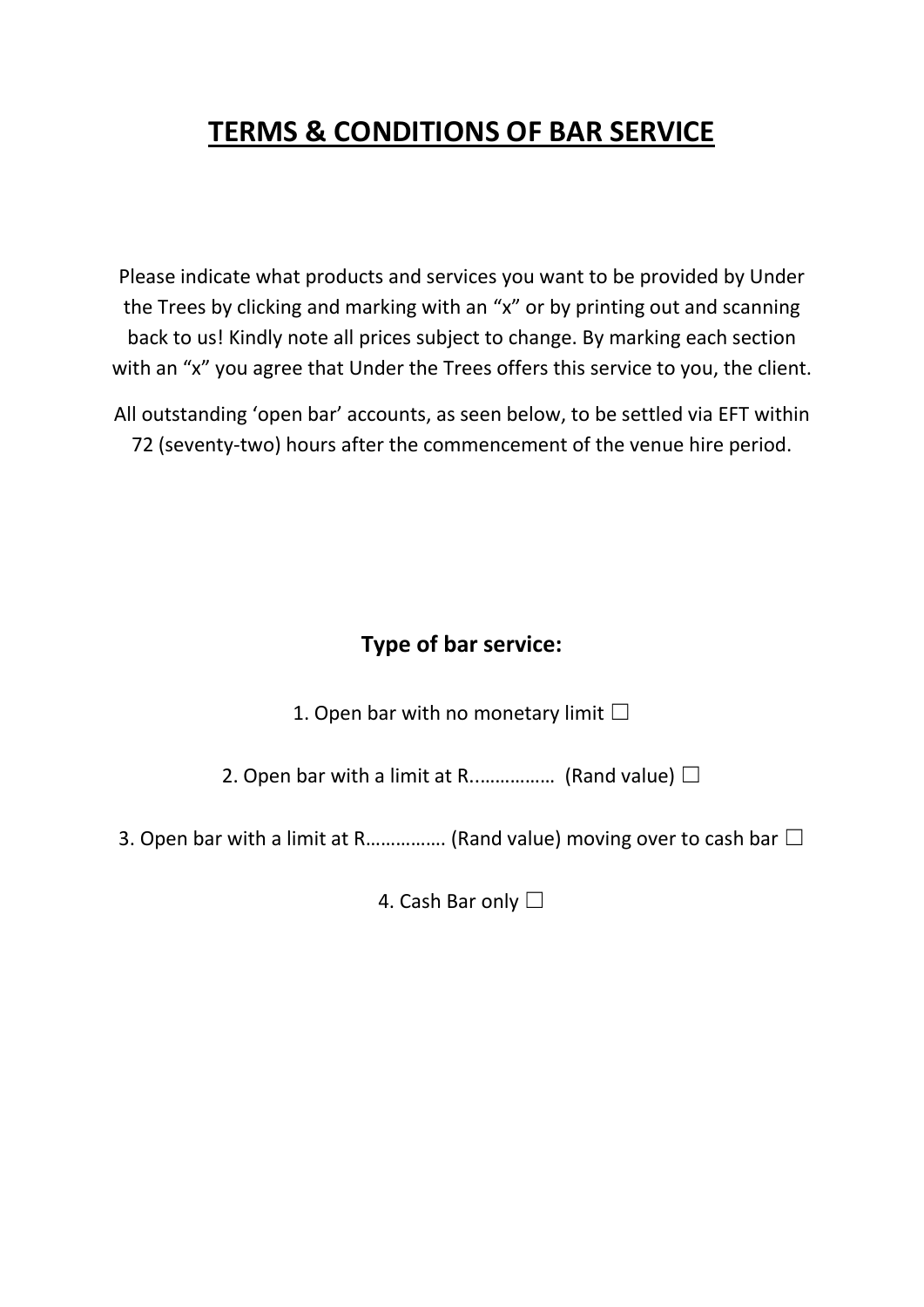## **Drinks Options:**

BRINGING IN YOUR OWN BRANDED WATERS R10 PER PERSON □ EXTERNAL SLUSHIE MACHINE R20 PER PERSON □

> AQUAV CANNED STILL WATER = R18  $\Box$ AQUAV CANNED SPARKLING WATER = R18  $\Box$ CORDIALS PER TOT = R14  $\Box$

JOSE CUERVO ESPECIAL GOLD 750ML = R550 □

PONCHOS TEQUILA REPOSADO 750ML = R500  $\Box$ 

AVION REPOSADO 750LM = R980  $\Box$ 

EL JIMADOR REPOSADO = R500  $\Box$ 

DON JULIO 750ML = R1100  $\Box$ 

SMIRNOFF VODKA 1818 750ML = R450  $\Box$ 

ABSOLUT VODKA 750ML = R500

GORDONS GIN 750ML =  $R450 \Box$ 

BOMBAY SAPPHIRE 750ML = R520  $\Box$ 

JOHNNIE WALKER BLACK 750ML = R650  $\Box$ 

JAMESON IRISH 750ML = R550  $\Box$ 

BELLS WHISKEY 750ML = R470  $\Box$ 

BELLS EXTRA SPECIAL BLEND 750ML = R495  $\Box$ 

UNORTHODOX KOSHER MERLOT CABERNET SAUV 750ML = R195  $\Box$ 

BACKSBERG CHARDONNAY KOSHER 750ML = R205  $\Box$ 

KRONE BOREALIS/BRUT/NIGHT NECTAR = R295  $\Box$ J.C. LE ROUX = R160  $\Box$ 

```
PORCUPINE RIDGE SAVAUGNON BLANC = R128 \BoxPORCUPINE RIDGE ROSE = R128 \BoxRUSTENBERG STELLENBOSCH UNWOODED CHARDONNAY = R200 \BoxBON COURAGE CHARDONNAY = R210 \Box
```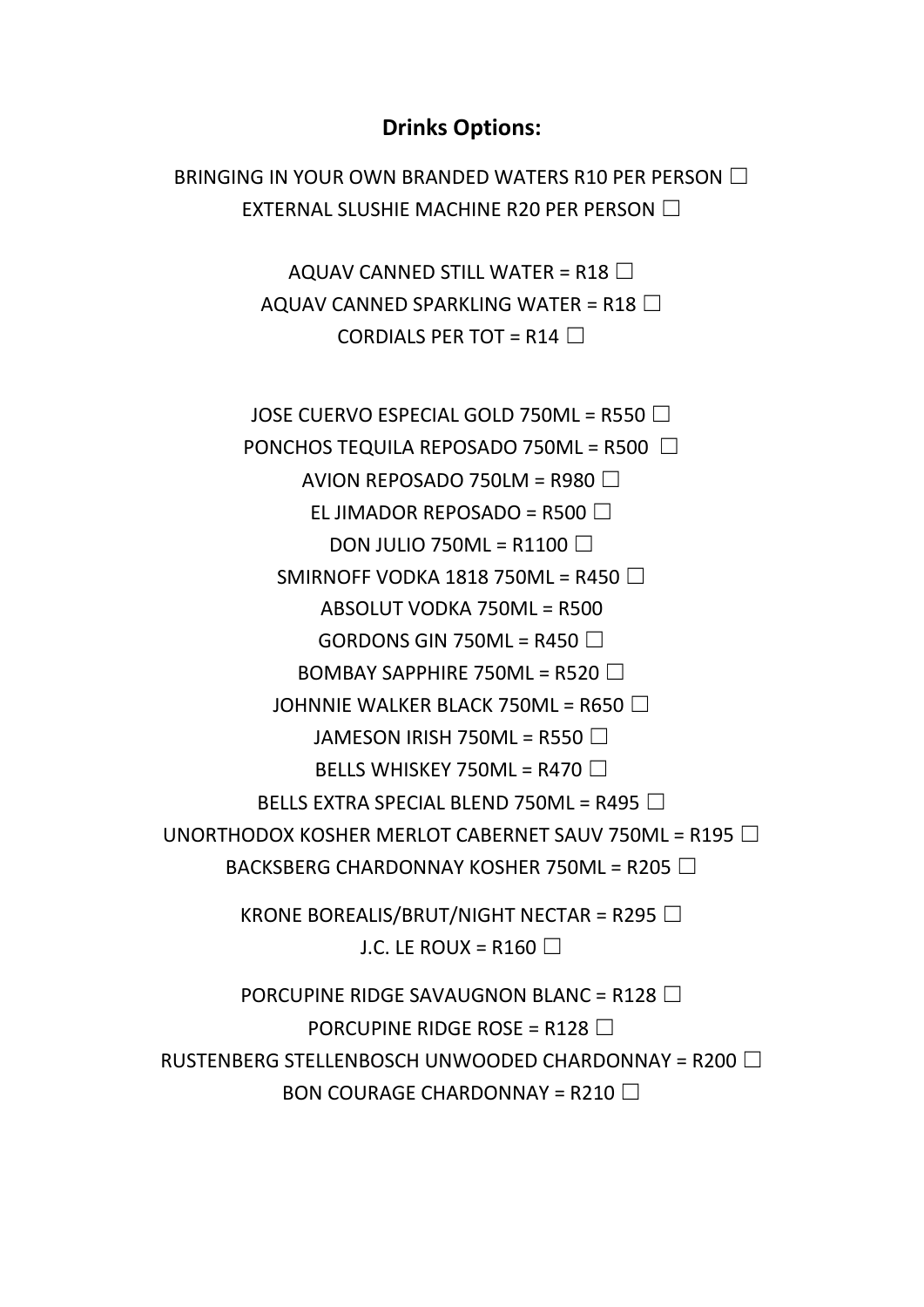PORCUPINE RIDGE MERLOT = R158  $\Box$ LANDSKROON CABERNET SAVAUGNON = R185  $\Box$ MONTPELLIER RED BLEND = R210  $\Box$ 

DEVIL'S PEAK 30L KEG = R2000  $\Box$ 

CASTLE LITE  $□$ CASTLE LAGER □ WINDHOEK LAGER □ **BLACK LABEL** □ AMSTEL  $\square$ HEINEKEN □ SAVANNA □ HUNTER'S DRY □ CORONA □ CORONA BEER R38 □ TISERS & ICE TEA R30 □

END.